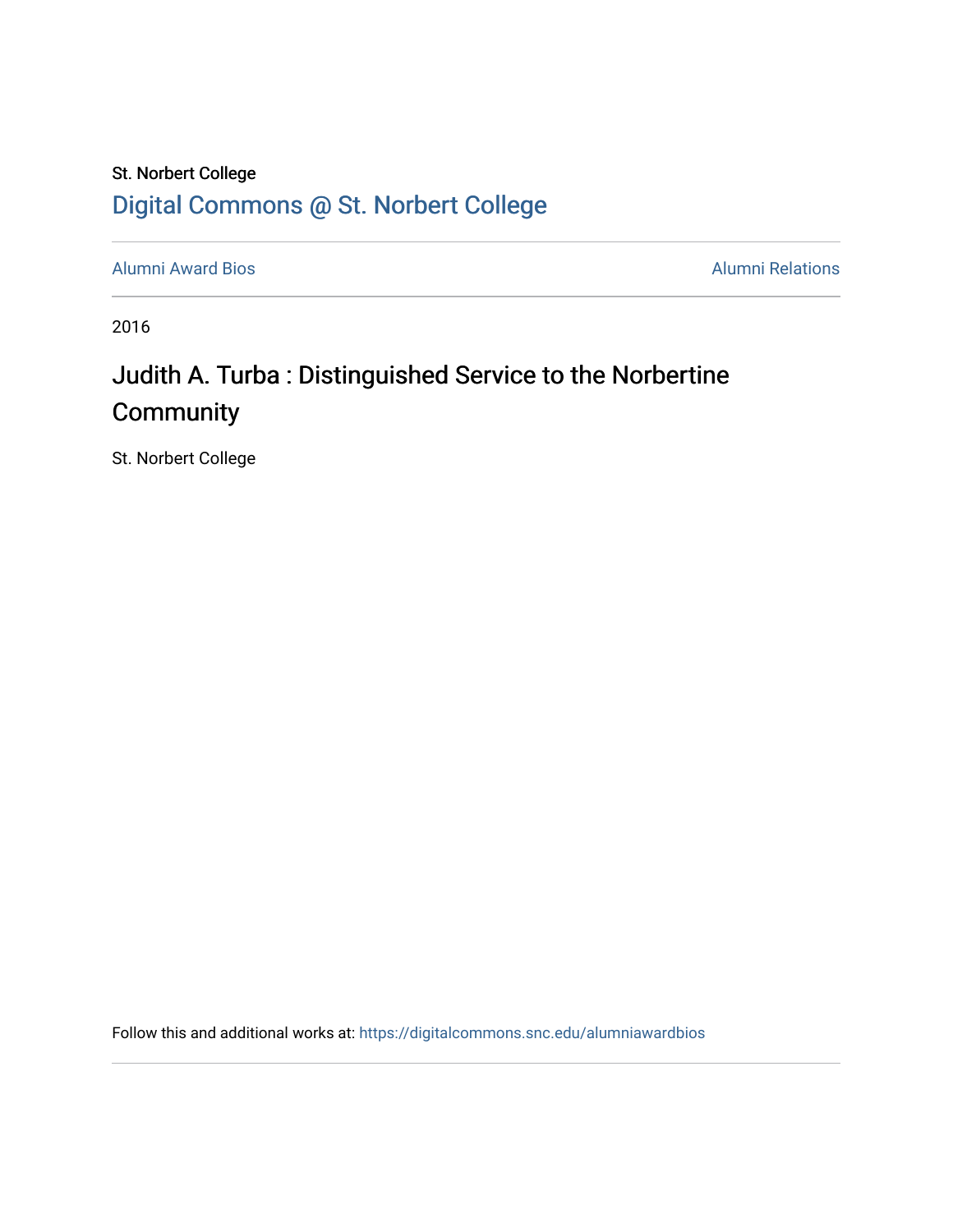



[Academics](https://www.snc.edu/academics) [Admission](https://www.snc.edu/admission) [Campus Life](https://www.snc.edu/campuslife) [Living Norbertine](https://www.snc.edu/livingnorbertine) [Athletics](https://www.snc.edu/athletics) [About](https://www.snc.edu/about)

Q

[Alumni](https://www.snc.edu/alumni/) [Alumni Awards](https://www.snc.edu/alumni/awards/)  $> 2016$  Distinguished Service to the Norbertine Community A

#### [Alumni](https://www.snc.edu/alumni/index.html)

[Events & Reunions](https://www.snc.edu/alumni/event/index.html) [Behind the Arch](https://www.snc.edu/alumni/event/behindthearch/) [Benefits and Services](https://www.snc.edu/alumni/benefits.html) [Get Involved](https://www.snc.edu/alumni/getinvolved.html) [Give to SNC](http://giving.snc.edu/) [Alumni Awards](https://www.snc.edu/alumni/awards/index.html) [Past Recipients](https://www.snc.edu/alumni/awards/recipients.html) [Knight Lights](https://www.snc.edu/alumni/knightlights/index.html) [Alumni-Owned](https://www.snc.edu/alumni/directory/index.html) [Businesses Network](https://www.snc.edu/alumni/directory/index.html) [Alumni Board](https://www.snc.edu/alumni/alumniboard.html) [Student Alumni](https://www.snc.edu/alumni/saa.html) [Ambassadors](https://www.snc.edu/alumni/saa.html) [Staff](https://www.snc.edu/alumni/contactus.html)

# 2016 Distinguished Service to the Norbertine Community



#### Judith A. Turba '76

Judy Turba's service to the college and to the greater Catholic, Norbertine community is as remarkable for its variety as it is for its quality.

Her career has taken her from Abbot Pennings High School to Notre Dame Academy to St. Norbert College, and ultimately to St. Norbert Abbey itself. She has distinguished herself at every stop.

At the high schools, Judy was an educator, an administrator, and a loving and caring counselor, roles she later continued at St. Norbert College. There, she worked in the counseling center, taught in the Freshman Seminar program and directed the PEER Educators program, guiding

students in developing vitally important programming for their peers on difficult subjects like substance abuse and sexual assault.

Judy later became coordinator of the women's center at the college, and later still, its director of alumni and parent relations. In every role, Judy brought not only a strong set of skills – exceptional interpersonal communication leading that list – but personal qualities marveled at by everyone who wrote in support of her nomination. They cited her sensitivity … compassion … humor ... commitment ... inclusivity ... grace ... poise. One spoke of the feeling of joy he experienced whenever Judy welcomed his return to campus.